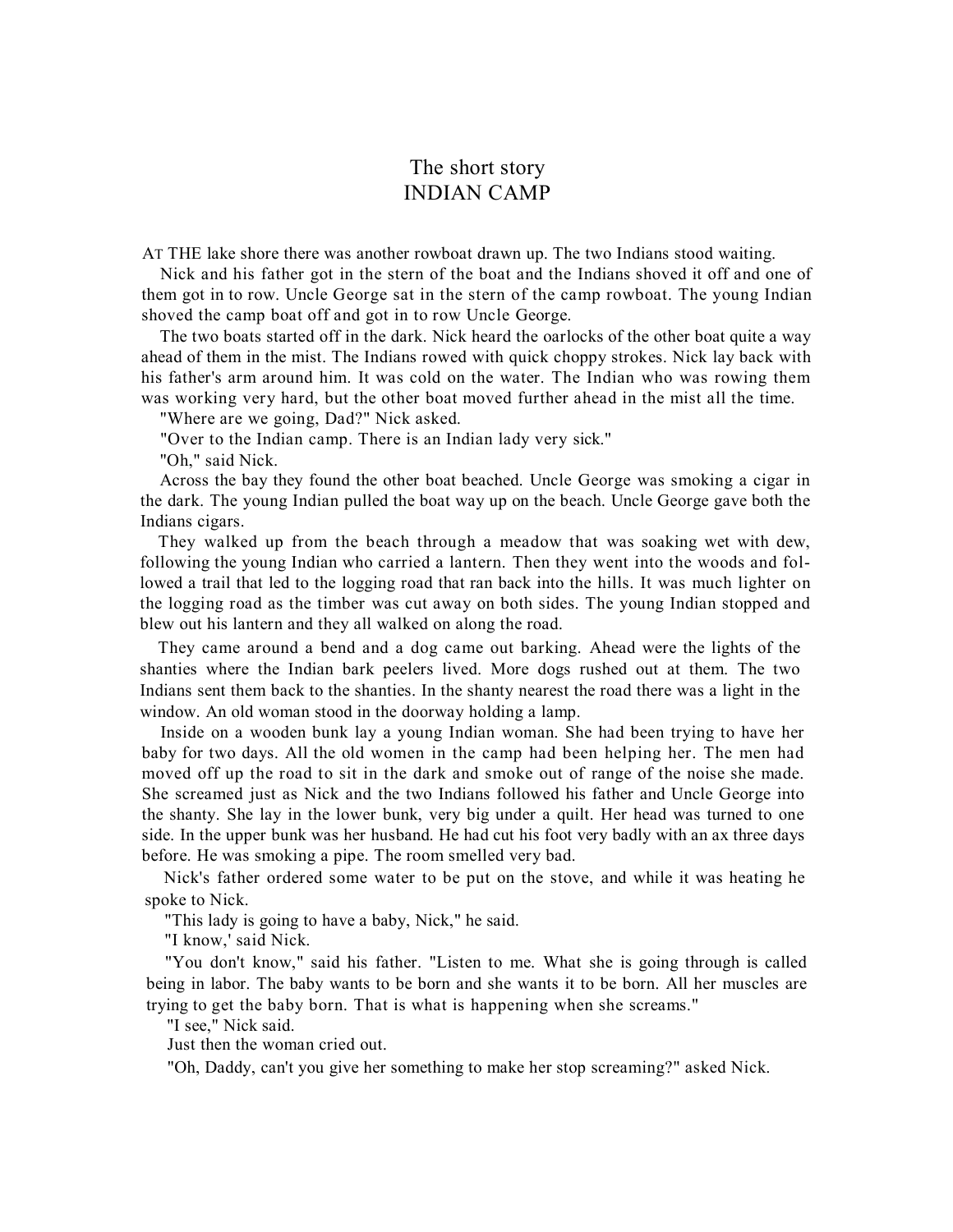"No. I haven't any anaesthetic," his father said. "But her screams are not important. I don't hear them because they are

not important."

The husband in the upper bunk rolled over against the wall.

The woman in the kitchen motioned to the doctor that the water was hot. Nick's father went into the kitchen and poured about half of the water out of the big kettle into a basin. Into the water left in the kettle he put several things he unwrapped from a handkerchief.

"Those must boil," he said, and began to scrub his hands in the basin of hot water with a cake of soap he had brought from the camp. Nick watched his father's hands scrubbing each other with the soap. While his father washed his hands very carefully and thoroughly, he talked.

"You see, Nick, babies are supposed to be born head first but sometimes they're not. When they're not they make a lot of trouble for everybody. Maybe I'll have to operate on this lady. We'll know in a little while."

When he was satisfied with his hands he went in and went to work.

"Pull back that quilt, will you, George?" he said. "I'd rather not touch it."

Later when he started to operate Uncle George and three Indian men held the woman still. She bit Uncle George on the arm and Uncle George said, "Damn squaw bitch!" and the young Indian who had rowed Uncle George over laughed at him. Nick held the basin for his father. It all took a long time.

His father picked the baby up and slapped it to make it breathe and handed it to the old woman.

"See, it's a boy, Nick," he said. "How do you like being an interne?"

Nick said, "All right." He was looking away so as not to see what his father was doing.

"There. That gets it," said his father and put something into the basin.

Nick didn't look at it.

"Now," his father said, "there's some stitches to put in. You can watch this or not, Nick, just as you like. I'm going to sew up the incision I made."

Nick did not watch. His curiosity had been gone for a long time.

His father finished and stood up. Uncle George and the three Indian men stood up. Nick put the basin out in the kitchen.

Uncle George looked at his arm. The young Indian smiled reminiscently.

"I'll put some peroxide on that, George," the doctor said.

He bent over the Indian woman. She was quiet now and her eyes were closed. She looked very pale. She did not know what had become of the baby or anything.

"I'll be back in the morning," the doctor said, standing up. "The nurse should be here from St. Ignace by noon and she'll bring everything we need."

He was feeling exalted and talkative as football players are in the dressing room after a game.

"That's one for the medical journal, George," he said. "Doing a Cassarian with a jackknife and sewing it up with nine-foot, tapered gut leaders."

Uncle George was standing against the wall, looking at his

arm.

"Oh, you're a great man, all right," he said.

"Ought to have a look at the proud father. They're usually the worst sufferers in these little affairs," the doctor said. "I must say he took it all pretty quietly."

He pulled back the blanket from the Indian's head. His hand came away wet. He mounted on the edge of the lower bunk with the lamp in one hand and looked in. The